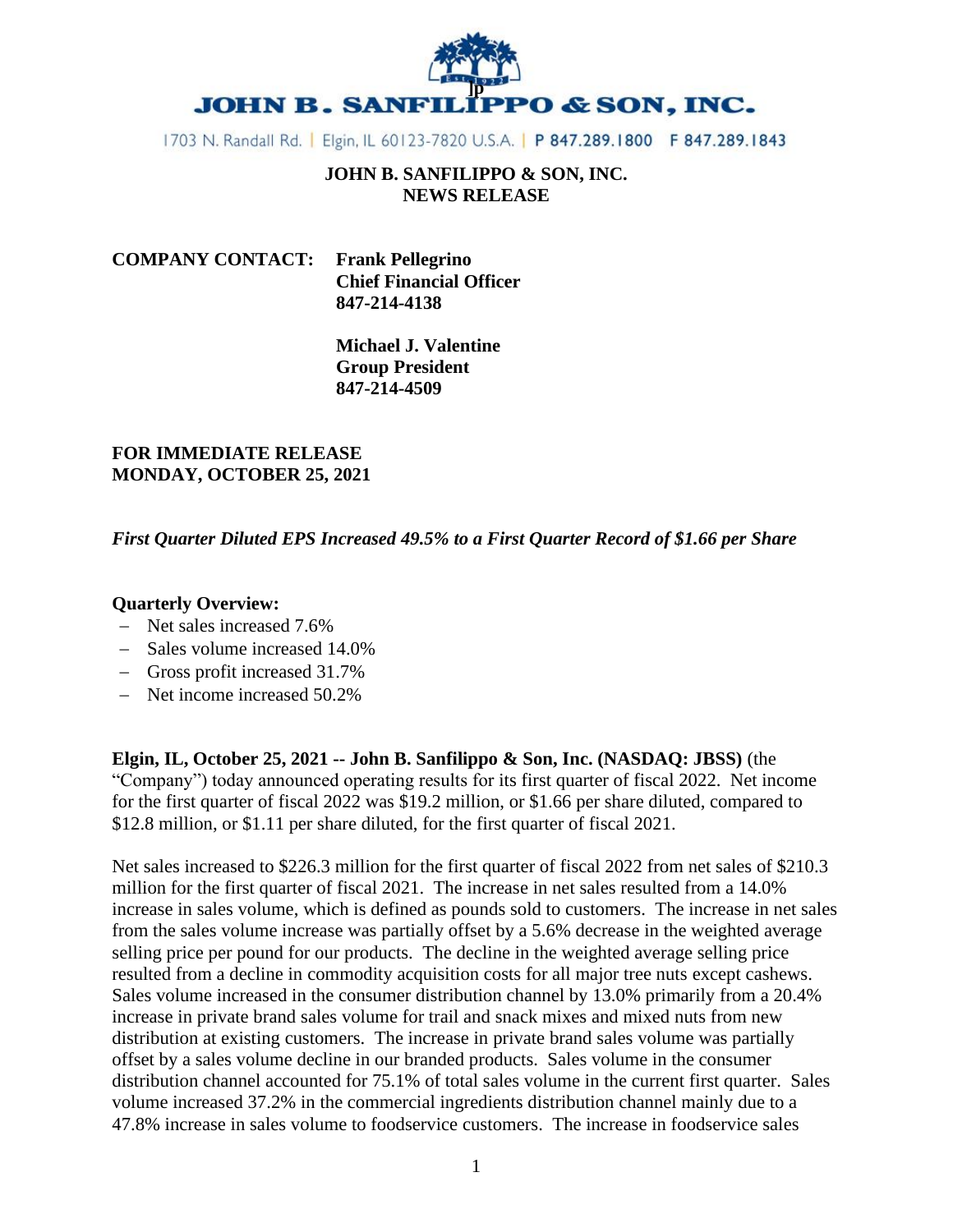volume was attributable to the improved conditions in the restaurant industry from fewer COVID-19 restrictions. Sales volume in the contract packaging distribution channel decreased 3.9% due to promotional activity by a customer in the first quarter of fiscal 2021 that did not repeat in the current first quarter.

Sales volume for our branded products in the consumer distribution channel changed as follows:

| <i>Fisher</i> recipe nuts                                      | $(9.7)\%$  |
|----------------------------------------------------------------|------------|
| <b>Orchard Valley Harvest</b>                                  | $(6.3)\%$  |
| <i>Fisher</i> snack nuts (excluding discontinued product line) | 7.0%       |
| <i>Fisher</i> snack nuts (including discontinued product line) | $(30.3)\%$ |
| Southern Style Nuts                                            | $(1.0)\%$  |

The sales volume decline for *Fisher* recipe nuts resulted from merchandising timing shifts, lost distribution at a customer, and lapping of increased at-home cooking and baking nut consumption compared to last year's first quarter due to COVID-19. The *Orchard Valley Harvest* brand sales volume decline was primarily from a temporary distribution loss at a customer in the club channel, which was partially offset by a 29.1% increase at a major customer in the non-food sector, as this retailer continues to recover from COVID-19 restrictions. The *Fisher* snack nuts sales volume decrease was due to the discontinuance of our inshell peanut product line, which occurred in the fourth quarter of fiscal 2021. Without considering the impact of this discontinued product line, *Fisher* snack nuts volume increased 7.0%. The increase resulted from new distribution and increased merchandising at existing customers. The slight decrease in sales volume for *Southern Style Nuts* was due to reduced merchandising and promotional activity.

Gross profit increased to \$51.8 million for the first quarter of fiscal 2022 compared to \$39.3 million for the first quarter of fiscal 2021. Gross profit margin, as a percentage of net sales, increased to 22.9% from 18.7% for the first quarter of fiscal 2021. The increases in gross profit dollars and gross profit margin were primarily due to lower commodity acquisition costs for all major tree nuts (except cashews) and increased sales volume.

Total operating expenses, as a percentage of net sales, increased to 10.8% for the first quarter of fiscal 2022 from 9.7% for the first quarter of fiscal 2021, and total operating expenses increased \$4.0 million in the quarterly comparison. This increase included a gain of approximately \$2.3 million from the sale of our Garysburg, North Carolina facility. The net increase in total operating expenses resulted mainly from increases in freight, consumer insight research and related consulting, advertising, and compensation expenses. The increase in freight expenses accounted for approximately 60% of the total increase in operating expenses. The freight expense increase resulted mainly from higher freight rates and an increase in sales volume made on a delivered basis.

Interest expense declined by approximately \$0.1 million in the quarterly comparison due to lower average debt levels.

The value of total inventories on hand at the end of the first quarter of fiscal 2022 increased \$2.2 million, or 1.5%, when compared to the value of total inventories on hand at the end of the first quarter of fiscal 2021. The increase in total inventory value was primarily attributable to higher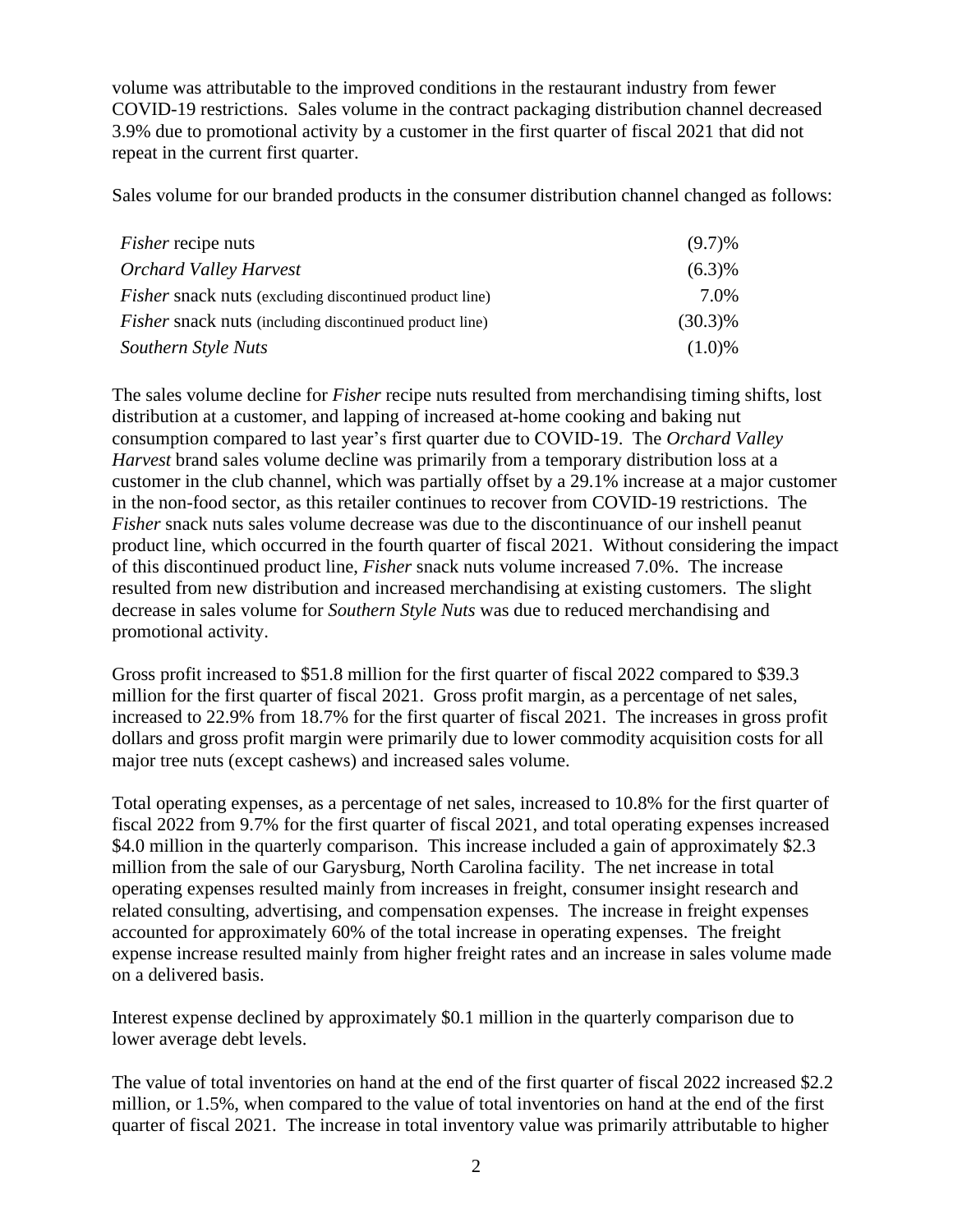quantities of almonds, ingredients and packaging, which was partially offset by lower quantities of farmer stock pecans, peanuts and cashews on hand. The weighted average cost per pound of raw nut and dried fruit input stocks on hand at the end of the first quarter of fiscal 2022 increased 11.1% compared to the weighted average cost per pound at the end of the first quarter of fiscal 2021. The weighted average cost per pound of raw nut and dried fruit input stocks increased as the quantities of lower priced peanuts decreased much more significantly than the decline in the total quantity of higher priced tree nut and dried fruit input stocks in the quarterly comparison. The decrease in the quantity of peanuts on hand was due to the closure of our Garysburg facility.

"In the current first quarter, we reported record net income and diluted earnings per share for the fourth consecutive quarter. The record results were driven by strong volume growth for private brands in our consumer distribution channel, the continued recovery of our foodservice business in our commercial ingredients distribution channel and lower commodity acquisition costs for most major tree nuts. The strong sales volume growth in our consumer distribution channel was mainly attributable to the efforts of our entire team to maintain superior service and quality levels as we navigated through the numerous global supply chain challenges that existed during the current first quarter," stated Jeffrey T. Sanfilippo, Chief Executive Officer. "At retail, *Fisher* recipe nut pound volume decreased 13%, primarily for the same reasons cited in the sales volume discussion above, while pound volume for the recipe nut category decreased 7% in the quarterly comparison according to IRi Total U.S. – Multi Outlet market data. *Orchard Valley Harvest* pound volume declined 6% mainly from lost distribution at some customers, while pound volume for the produce category increased by 5%. *Fisher* snack nut pound volume decreased 1%, consistent with the decrease in the snack nut category. The decrease in pound volume for *Fisher* snack nuts was attributable to the discontinuance of our inshell peanut product line as discussed above. *Southern Style Nuts* pound volume was unchanged, while pound volume for the trail and snack mix category increased 6%." Mr. Sanfilippo stated. "As we enter the harvest season, we anticipate higher acquisition costs for many of our raw nut and dried fruit input stock, especially in respect to cashews, almonds and walnuts where we expect to see significant increases in acquisition costs as they return to average historical market prices. In addition, we are experiencing cost increases in freight and labor, and we expect that trend to continue. We have begun implementing pricing actions across our entire business to help mitigate these increasing costs. Our team is also working hard to identify and implement cost savings initiatives to offset some of these cost increases. This current unprecedented inflationary environment and global supply chain constraints are presenting numerous challenges, but I am confident our management team and dedicated employees will respond to these challenges and deliver exceptional performance for our customers and consumers. In the current first quarter, we continued to invest in our people, production capabilities and brands to lay the foundation for our future growth," concluded Mr. Sanfilippo.

The Company will host an investor conference call and webcast on Tuesday, October 26, 2021, at 10:00 a.m. Eastern (9:00 a.m. Central) to discuss these results. To participate in the call via telephone, dial 1-844-536-5471 from the U.S. or 1-614-999-9317 internationally and enter conference ID number 6682639. This call is being webcast by Notified and can be accessed at the Company's website at [www.jbssinc.com.](http://www.jbssinc.com/)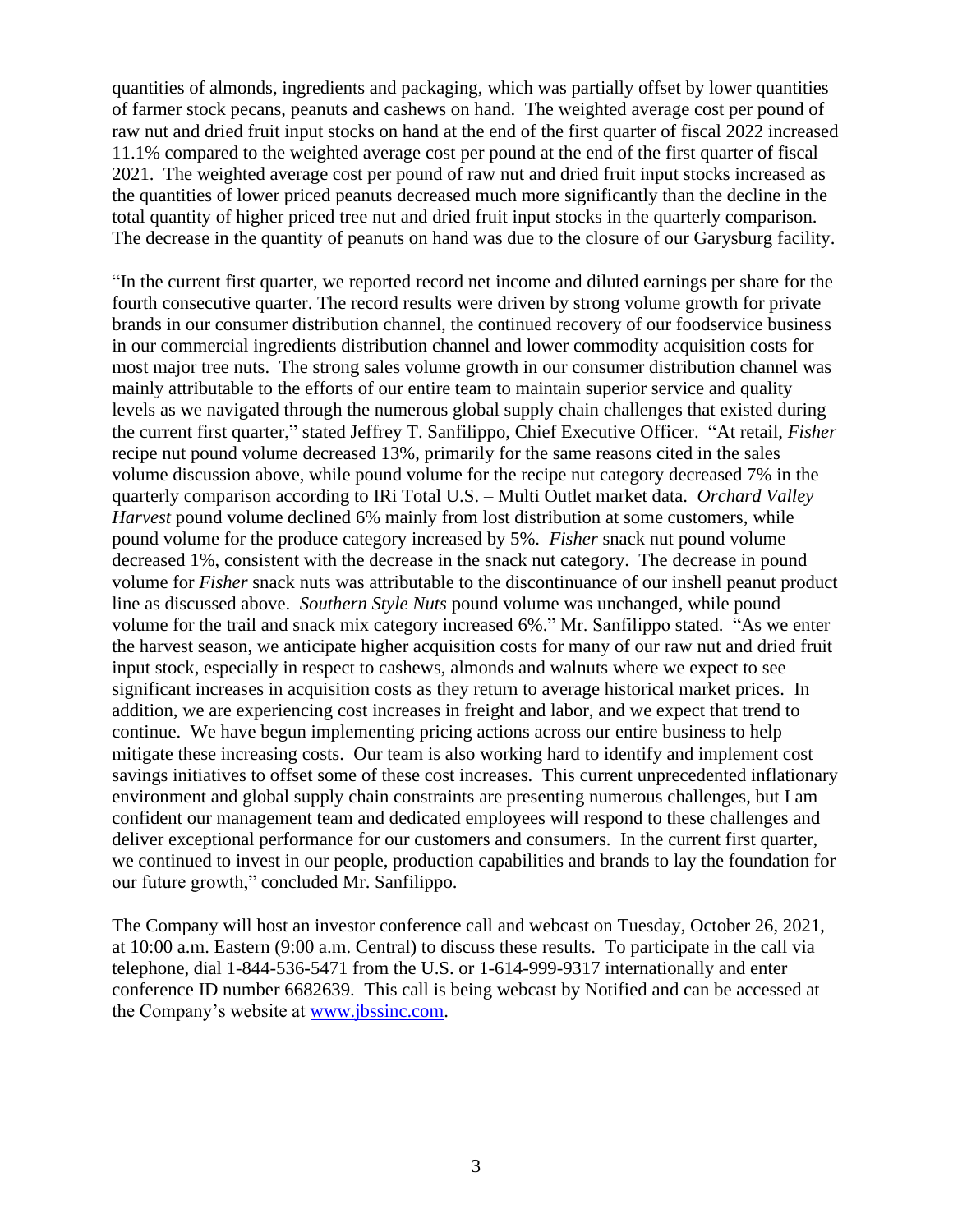The Company will be presenting at the Southwest IDEAS Conference in Dallas on November 18, 2021.

Some of the statements in this release are forward-looking. These forward-looking statements may be generally identified by the use of forward-looking words and phrases such as "will", "intends", "may", "believes", "anticipates", "should" and "expects" and are based on the Company's current expectations or beliefs concerning future events and involve risks and uncertainties. Consequently, the Company's actual results could differ materially. The Company undertakes no obligation to update publicly or otherwise revise any forward-looking statements, whether as a result of new information, future events or other factors that affect the subject of these statements, except where expressly required to do so by law. Among the factors that could cause results to differ materially from current expectations are: (i) sales activity for the Company's products, such as a decline in sales to one or more key customers (of branded products, private label products or otherwise), or to customers generally, in some or all channels, a change in product mix to lower price products, a decline in sales of private brand products or changing consumer preferences including a shift from higher margin products to lower margin products; (ii) changes in the availability and costs of raw materials and ingredients and the impact of fixed price commitments with customers; (iii) the ability to pass on price increases to customers if commodity costs rise and the potential for a negative impact on demand for, and sales of, our products from price increases; (iv) the ability to measure and estimate bulk inventory, fluctuations in the value and quantity of the Company's nut inventories due to fluctuations in the market prices of nuts and bulk inventory estimation adjustments, respectively; (v) the Company's ability to appropriately respond to, or lessen the negative impact of, competitive and pricing pressures including competition in the recipe nut category; (vi) losses associated with product recalls, product contamination, food labeling or other food safety issues, or the potential for lost sales or product liability if customers lose confidence in the safety of the Company's products or in nuts or nut products in general, or are harmed as a result of using the Company's products; (vii) the ability of the Company to control costs and manage shortages in areas such as transportation and labor; (viii) uncertainty in economic conditions, including the potential for inflation or economic downturn, particularly in light of COVID-19; (ix) the timing and occurrence (or nonoccurrence) of other transactions and events which may be subject to circumstances beyond the Company's control; (x) the adverse effect of labor unrest or disputes, litigation and/or legal settlements, including potential unfavorable outcomes exceeding any amounts accrued; (xi) losses due to significant disruptions at any of our production or processing facilities or employee unavailability due to labor shortages, illness or quarantine; (xii) the ability to implement our Strategic Plan, including growing our branded and private brand product sales and expanding into alternative sales channels; (xiii) technology disruptions or failures; (xiv) the inability to protect the Company's brand value, intellectual property or avoid intellectual property disputes; (xv) our ability to manage the impacts of changing weather patterns on raw material availability due to climate change and (xvi) the ability of the Company to respond to or manage the outbreak of COVID-19 or other infectious diseases and the various implications thereof.

John B. Sanfilippo & Son, Inc. is a processor, packager, marketer and distributor of nut and dried fruit based products that are sold under a variety of private brands and under the Company's *Fisher®, Orchard Valley Harvest®, Squirrel Brand®*, *Southern Style Nuts®* and *Sunshine Country®* brand name.

-more-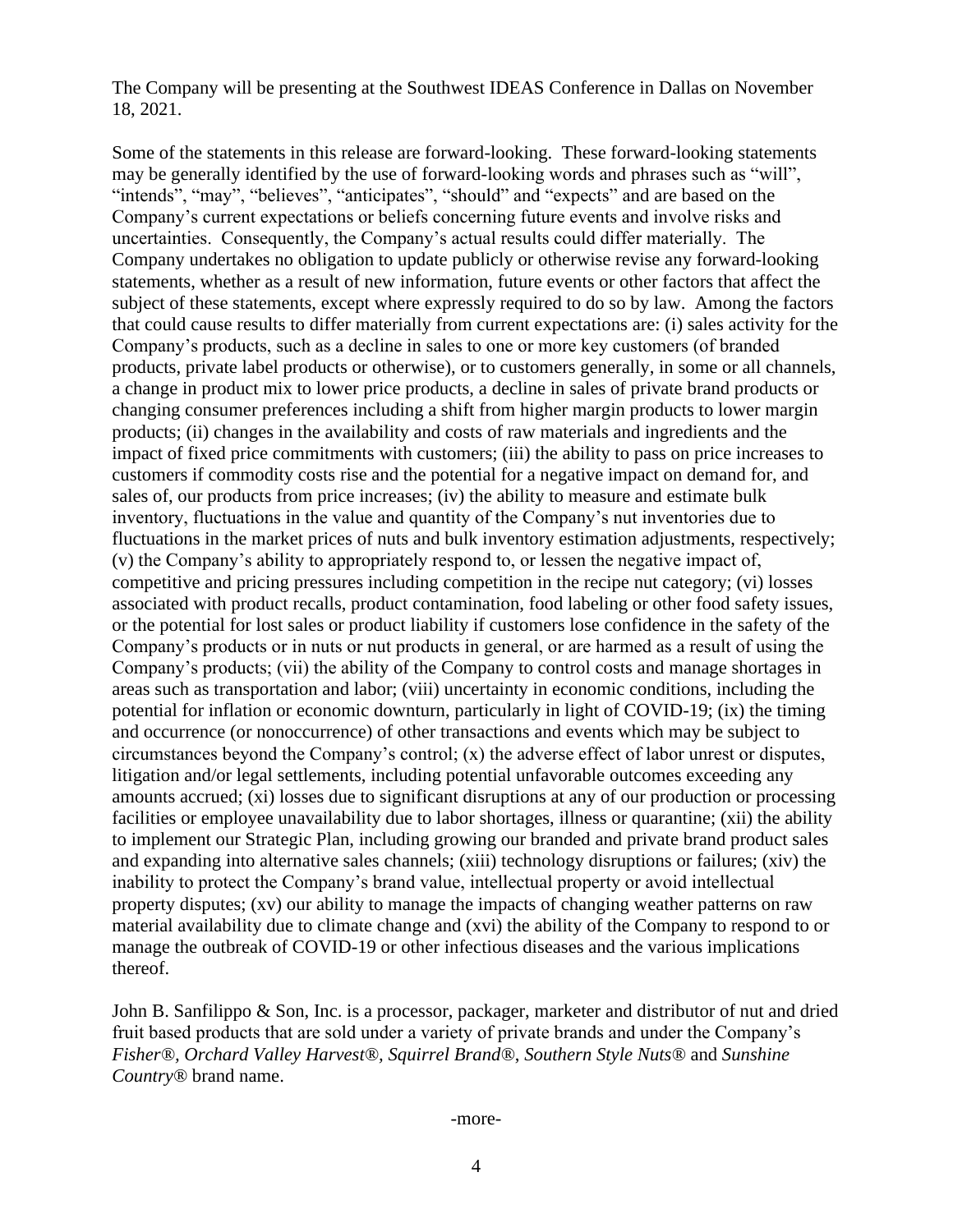#### **JOHN B. SANFILIPPO & SON, INC. CONDENSED CONSOLIDATED STATEMENTS OF OPERATIONS**

(Unaudited) (Dollars in thousands, except per share amounts)

|                                       |    | For the Quarter Ended |                       |            |  |
|---------------------------------------|----|-----------------------|-----------------------|------------|--|
|                                       |    | September 23,<br>2021 | September 24,<br>2020 |            |  |
| Net sales                             | \$ | 226,329               | \$                    | 210,273    |  |
| Cost of sales                         |    | 174,526               |                       | 170,941    |  |
| Gross profit                          |    | 51,803                |                       | 39,332     |  |
| Operating expenses:                   |    |                       |                       |            |  |
| Selling expenses                      |    | 17,745                |                       | 12,084     |  |
| Administrative expenses               |    | 9,069                 |                       | 8,375      |  |
| Gain on sale of facility, net         |    | (2,349)               |                       |            |  |
| Total operating expenses              |    | 24,465                |                       | 20,459     |  |
| Income from operations                |    | 27,338                |                       | 18,873     |  |
| Other expense:                        |    |                       |                       |            |  |
| Interest expense                      |    | 371                   |                       | 450        |  |
| Rental and miscellaneous expense, net |    | 348                   |                       | 432        |  |
| Other expense                         |    | 618                   |                       | 630        |  |
| Total other expense, net              |    | 1,337                 |                       | 1,512      |  |
| Income before income taxes            |    | 26,001                |                       | 17,361     |  |
| Income tax expense                    |    | 6,752                 |                       | 4,549      |  |
| Net income                            | \$ | 19,249                | \$                    | 12,812     |  |
| Basic earnings per common share       | \$ | 1.67                  | \$                    | 1.12       |  |
| Diluted earnings per common share     | \$ | 1.66                  | \$                    | 1.11       |  |
| Cash dividends declared per share     | \$ | 3.00                  | \$                    | 2.50       |  |
| Weighted average shares outstanding   |    |                       |                       |            |  |
| Basic                                 |    | 11,519,472            |                       | 11,477,287 |  |
| <b>Diluted</b>                        |    | 11,588,484            |                       | 11,550,587 |  |